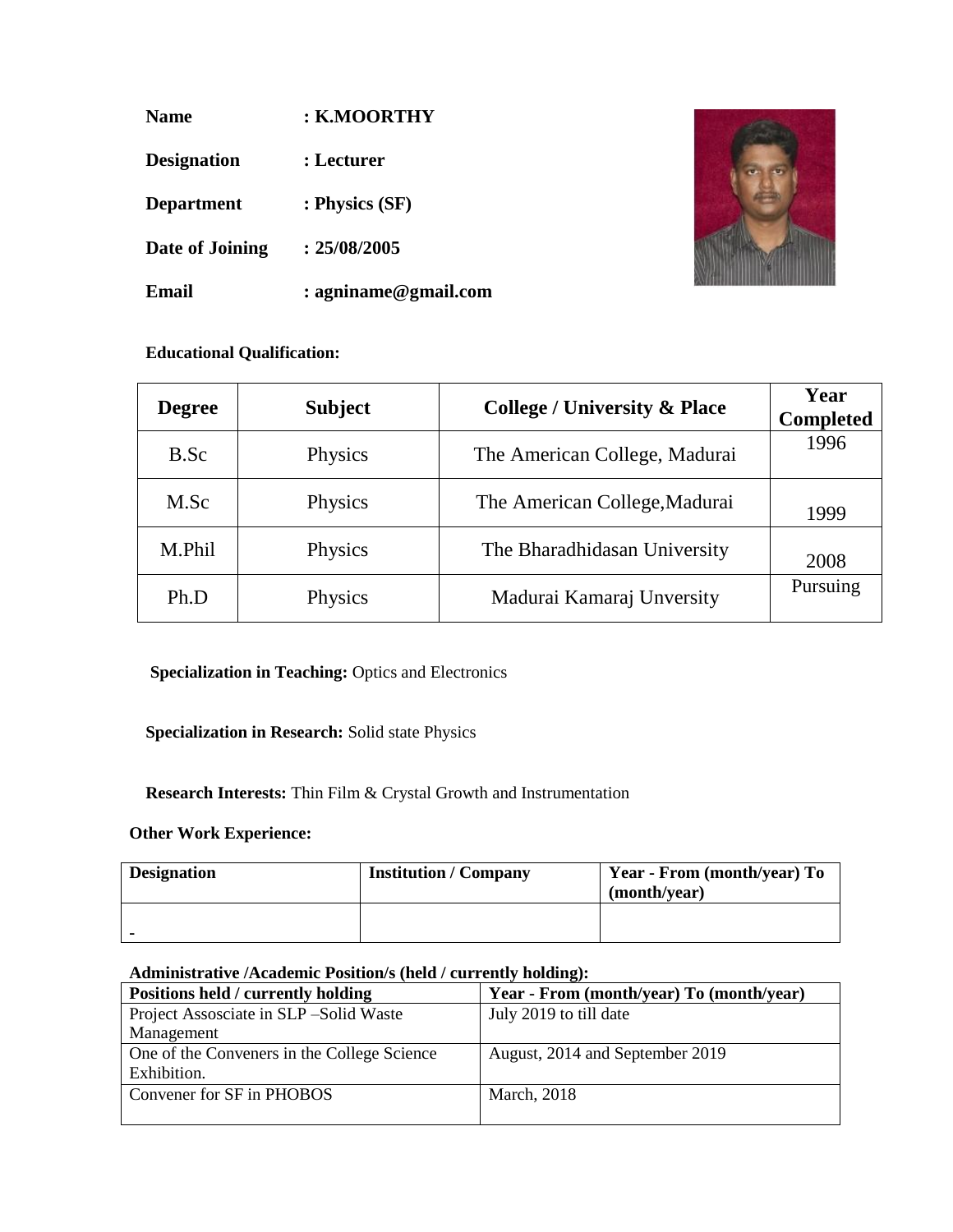#### **Membership in Professional Bodies:**

### **Publications:**

**-**

#### **Articles Published in International Journals:**

- 1) K.Moorthy,S.S.R.Inbanathan and G.Balasubramanian,Measurement and Demonstration of Thermal Expansion Coefficient, The Physics Teacher, Vol 45, no 25, December 2007
- 2) K. Moorthy, S. S. R. Inbanathan , C. Gopinathan , N. P. Lalla , Rajesh Kumar , and Ahmad Umar, Ni-Doped ZnO Thin Films: Deposition, Characterization and Photocatalytic Applications, Journal of Nanoscience and Nanotechnology, Vol. 20, 1– 10, 2020, Impact factor 1.8

| Name of the<br>Seminar/Conference/<br>Symposia/Workshop<br>etc., | Name of the<br>sponsoring Agency | Title of the paper              | <b>Institution, Place</b><br>and Date |
|------------------------------------------------------------------|----------------------------------|---------------------------------|---------------------------------------|
| <b>Second National</b>                                           | <b>Association for Crystal</b>   | Crystal growth and              | SSN College, Chennai                  |
| Symposium on                                                     | Growth                           | Characterization of a new       | March 26,27,2007.                     |
| Nonlinear Crystal                                                |                                  | semi organic non linear         |                                       |
| Optical Crystals and                                             |                                  | optical crystal Glycine         |                                       |
| Modelling in Crystal                                             |                                  | Potassium Cholride(GPC)         |                                       |
| Growth                                                           |                                  |                                 |                                       |
| <b>Second National</b>                                           | <b>Association for Crystal</b>   | Crystal growth and              | SSN College, Chennai                  |
| Symposium on                                                     | Growth                           | Characterization of a new       | March 26,27,2007.                     |
| Nonlinear Crystal                                                |                                  | semi organic non linear         |                                       |
| Optical Crystals and                                             |                                  | optical crystal Glycine         |                                       |
| Modelling in Crystal                                             |                                  | Barium Cholride(GBC),           |                                       |
| Growth                                                           |                                  |                                 |                                       |
| <b>Second National</b>                                           | <b>Association for Crystal</b>   | Crystal growth and              | SSN College, Chennai                  |
| Symposium on                                                     | Growth                           | Characterization of a new       | March 26,27,2007.                     |
| Nonlinear Crystal                                                |                                  | single crystal Glycine          |                                       |
| Optical Crystals and                                             |                                  | Ammonium Dihydrogen             |                                       |
| Modelling in Crystal                                             |                                  | Phosphate Sodium                |                                       |
| Growth                                                           |                                  | Cholride(GBC)                   |                                       |
| <b>Second National</b>                                           | <b>Association for Crystal</b>   | Growth and Characterization     | SSN College, Chennai                  |
| Symposium on                                                     | Growth                           | of Potassium Iodide doped       | March 26,27,2007.                     |
| Nonlinear Crystal                                                |                                  | with Thiourea single crystal:   |                                       |
| Optical Crystals and                                             |                                  | a new semi organic non-linear   |                                       |
| Modelling in Crystal                                             |                                  | optical material                |                                       |
| Growth                                                           |                                  |                                 |                                       |
| <b>Second National</b>                                           | <b>Association for Crystal</b>   | Growth and Characterization     | SSN College, Chennai                  |
| Symposium on                                                     | Growth                           | of Potassium Chloride doped     | March 26,27,2007.                     |
| Nonlinear Crystal                                                |                                  | with Thiourea single crystal    |                                       |
| <b>Optical Crystals and</b>                                      |                                  | and its characterization: a new |                                       |

#### **Conference / Seminar Presentations:**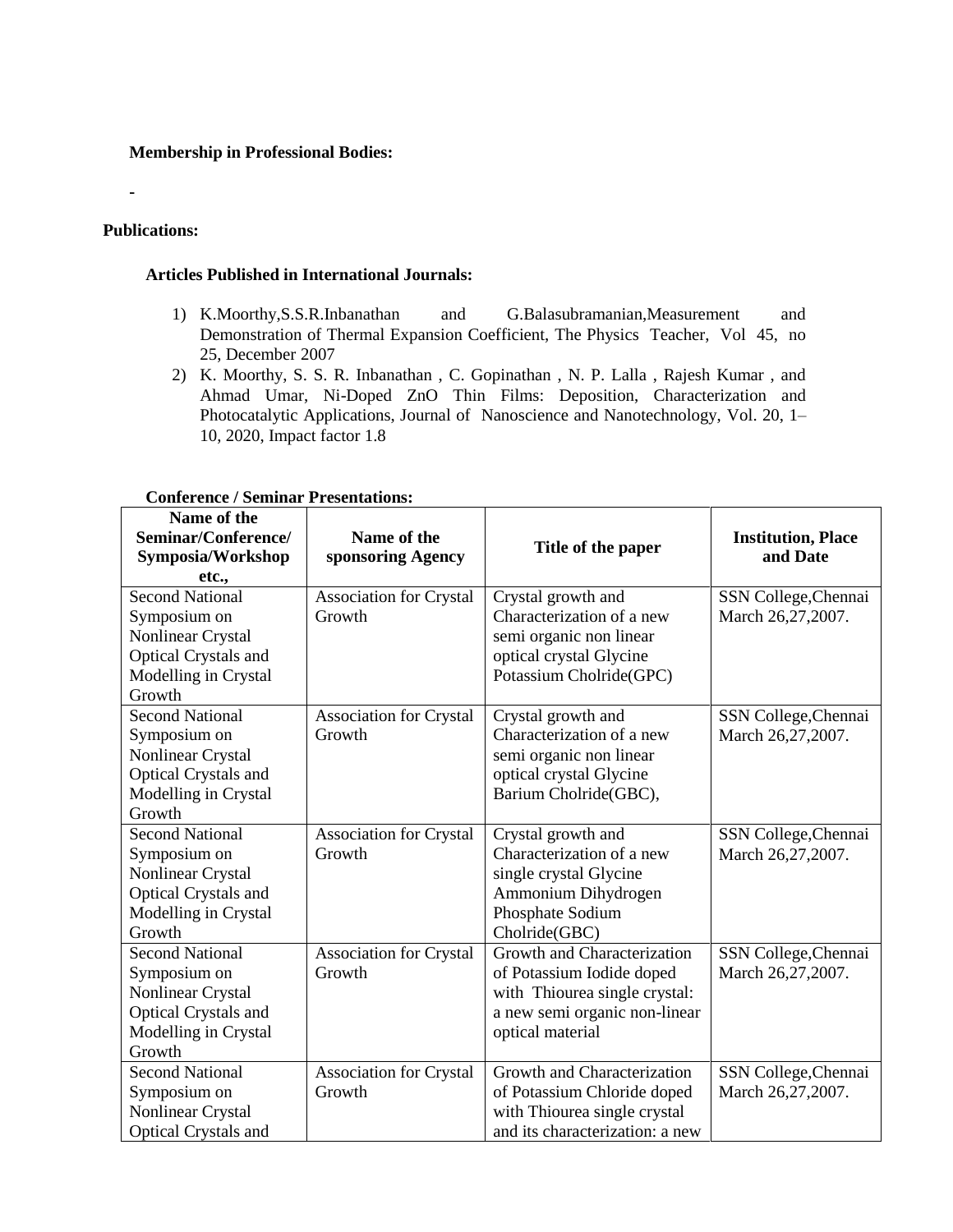| Modelling in Crystal                                |                                          | semi organic non-linear                                         |                                          |
|-----------------------------------------------------|------------------------------------------|-----------------------------------------------------------------|------------------------------------------|
| Growth                                              |                                          | optical material                                                |                                          |
| <b>Second National</b><br>Symposium on              | Association for Crystal<br>Growth        | Growth and Characterization<br>of Glycine Strontium             | SSN College,<br>Chennai                  |
| Nonlinear Crystal                                   |                                          | Chloride: a new semi organic                                    | March 26,27,2007.                        |
| Optical Crystals and                                |                                          | non-linear optical material                                     |                                          |
| Modelling in Crystal                                |                                          |                                                                 |                                          |
| Growth                                              |                                          |                                                                 |                                          |
| <b>Second National</b>                              | Association for Crystal                  | Growth and Characterization                                     | SSN College, Chennai                     |
| Symposium on                                        | Growth                                   | of Potassium Bromide doped                                      | March 26,27,2007.                        |
| Nonlinear Crystal                                   |                                          | with Thiourea single crystal: a                                 |                                          |
| Optical Crystals and                                |                                          | new semi organic non-linear                                     |                                          |
| Modelling in Crystal                                |                                          | optical material                                                |                                          |
| Growth                                              |                                          |                                                                 |                                          |
| 13th National                                       | <b>Association for Crystal</b>           | Growth and Characterization                                     | SSN College, Madras                      |
| conference on Crystal                               | Growth                                   | of Gama glycine NLO                                             | 2009                                     |
| growth<br>International                             |                                          | crystals,<br>Growth and Characterization                        |                                          |
| Conference on Recent                                | <b>Association for Crystal</b><br>Growth | of nonlinear optical Glycine                                    | Tiruchirappalli,<br>(March 2013)         |
| Trends in Crystal                                   |                                          | single crystals with Malic                                      |                                          |
| Growth and Nano                                     |                                          | acid                                                            |                                          |
| Materials                                           |                                          |                                                                 |                                          |
| <b>XXI National Seminar</b>                         | <b>Association for Crystal</b>           | <b>Structural and Optical</b>                                   | National College,                        |
| on Crystal Growth and                               | Growth                                   | properties of Triglycine                                        | Tiruchirappali                           |
| Applications                                        |                                          | Sulphate doped with Bismuth                                     | 6-8 March 2017                           |
|                                                     |                                          | Nitrate                                                         |                                          |
|                                                     |                                          | (Awarded for best Poster)                                       |                                          |
| International                                       | Shizuoka University,                     | "Effect of Ni doped ZNO                                         | SRM University,                          |
| Conference ICONN                                    | Japan, National Chiao                    | thin film prepared by Spary                                     | Chennai, January 28 -                    |
| 2019                                                | University, Taiwan,                      | pyralysis for the dye                                           | 30, 2019                                 |
|                                                     | CSIR, AND DST-<br>SERB, India.           | degradation under UV Light"                                     |                                          |
| International                                       | NSERB, India, BRNS,                      | "Structural and Optical                                         |                                          |
|                                                     |                                          |                                                                 |                                          |
|                                                     |                                          |                                                                 | National College,                        |
| Conference on Recent<br><b>Advances in Material</b> | Mumbai,                                  | Properties of Ni doped ZnO                                      | Trichy, $4 - 6$ of                       |
| Science                                             | TNSCST, Chennai,<br>TANSCHE.             | prepared by Spary Pyralysis"                                    | February 2019                            |
| National Conference on                              | INS,                                     | "Effect of Ni doped ZNO                                         | Thiruvalluvar                            |
| 'Recent advanced                                    | Mumbai                                   | thin film prepared by Spary                                     | University College of                    |
| Materials' (NCRAM                                   | and                                      | pyralysis for the photocatlytic                                 | Arts and Science,                        |
| 2018)                                               |                                          | Activity under UV and                                           | Vandavasi, 23-24                         |
|                                                     | TNSCST,<br>Chennai.                      | Visible Light"                                                  | February, 2018.                          |
|                                                     |                                          |                                                                 |                                          |
| 22 nd National Seminar                              | <b>Association for Crystal</b>           | "Enhanced Ferroelectirc                                         | <b>Sacred Heart</b>                      |
| on Crystal Growth and                               | Growth, BRNS and                         | Behavior in Triglycine Sulfate                                  | College, Tirupattur,                     |
| Application                                         | <b>NSERB</b>                             | single crystal with the doping                                  | 29-31 January 2018                       |
| International                                       | <b>BRNS</b>                              | of Ferrous sulphate                                             |                                          |
| Conference on                                       |                                          | <b>Improved Photocatalytic</b><br>activity of Co doped ZnO thin | V.O. Chidambaram<br>College, Thoothukudi |
| <b>Advanced Material and</b>                        |                                          | film prepared by Spray                                          | 13 December 2019                         |
| their Applications                                  |                                          | Pyralysis                                                       |                                          |
|                                                     |                                          |                                                                 |                                          |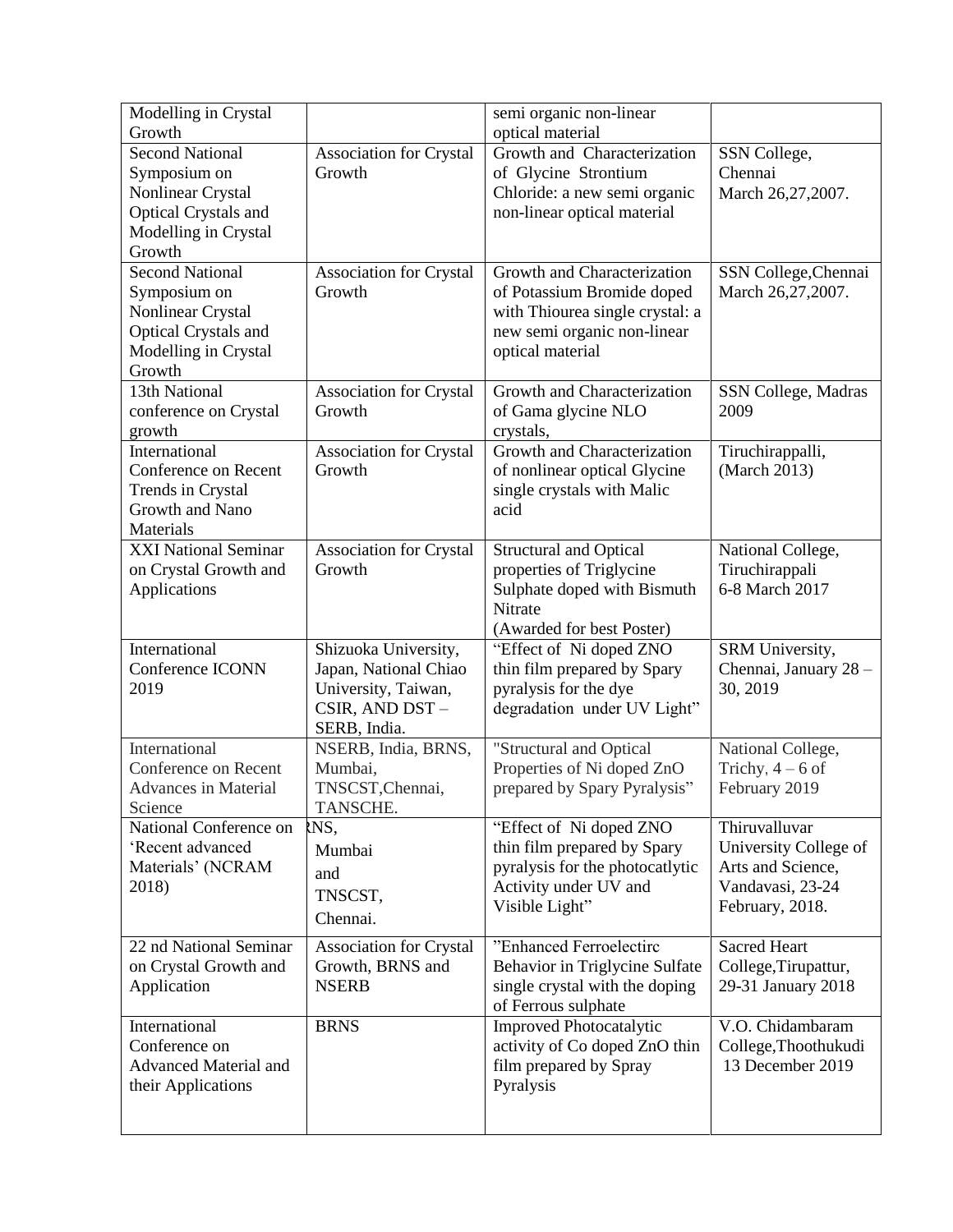| National Conference on | Mary Matha College of | Structural and optical         | Mary Matha College   |
|------------------------|-----------------------|--------------------------------|----------------------|
| Emerging Trends in     | Arts and Science,     | properties of Triglycine       | of Arts and Science, |
| Materials-2017         | Periyakulam.          | sulphate single crystals doped | Periyakulam, 6th of  |
|                        |                       | with Bisthurea cadmium         | March 2017           |
|                        |                       | Accetate                       |                      |

# **Lectures / Talks given:**

-

#### **Awards / Fellowships:**

| look | Name of the award/fellowship | $ -$<br><b>Year</b> |
|------|------------------------------|---------------------|
|      |                              |                     |

# **Research activity of the student under guideship**

| <b>Title</b> | M.Phil/<br>M.Sc/B.Sc | Please tick if it<br>is<br>collaborative |
|--------------|----------------------|------------------------------------------|
|              |                      |                                          |
|              |                      |                                          |
|              |                      |                                          |
|              |                      |                                          |
|              |                      |                                          |
|              |                      |                                          |
|              |                      |                                          |
|              |                      |                                          |
|              |                      |                                          |

#### **Doctoral Students**

# **Completed:**

| Name of the student | Title of the thesis |
|---------------------|---------------------|
|                     |                     |
|                     |                     |
|                     |                     |
|                     |                     |
|                     |                     |
|                     |                     |
|                     |                     |
|                     |                     |

# **Ongoing:**

| Name of the student | Title of the thesis |
|---------------------|---------------------|
|                     |                     |
|                     |                     |
|                     |                     |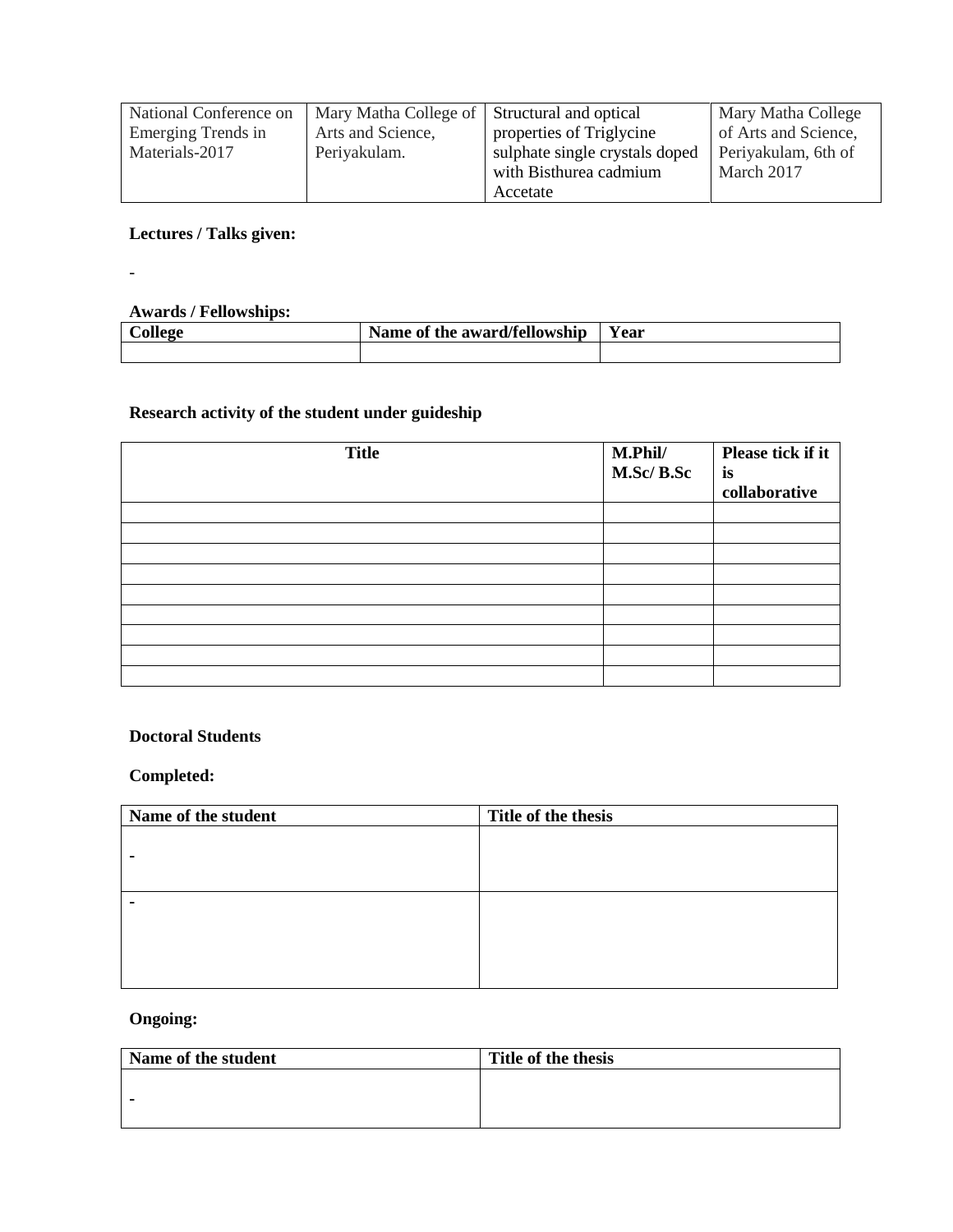| $\blacksquare$ |  |
|----------------|--|
|                |  |
|                |  |
|                |  |

# **UGC Sponsored Major Projects:**

| Title | Year of<br>Award | Amount<br>Awarded | Status of the<br>project-<br>Completed/<br>Ongoing | Co-investigator, if any |
|-------|------------------|-------------------|----------------------------------------------------|-------------------------|
|       |                  |                   |                                                    |                         |
|       |                  |                   |                                                    |                         |
|       |                  |                   |                                                    |                         |

### **UGC Sponsored Minor Project**

| $- - - - -$<br>-----<br>– – – – <b>,</b> – – –<br>Title | Year of<br>Award | Amount<br>Awarded | Status of the<br>project-<br>Completed/ | Co-investigator, if any |
|---------------------------------------------------------|------------------|-------------------|-----------------------------------------|-------------------------|
|                                                         |                  |                   | Ongoing                                 |                         |
|                                                         |                  |                   |                                         |                         |
|                                                         |                  |                   |                                         |                         |
|                                                         |                  |                   |                                         |                         |
|                                                         |                  |                   |                                         |                         |
|                                                         |                  |                   |                                         |                         |

**Overseas Academic Visits:** 

-